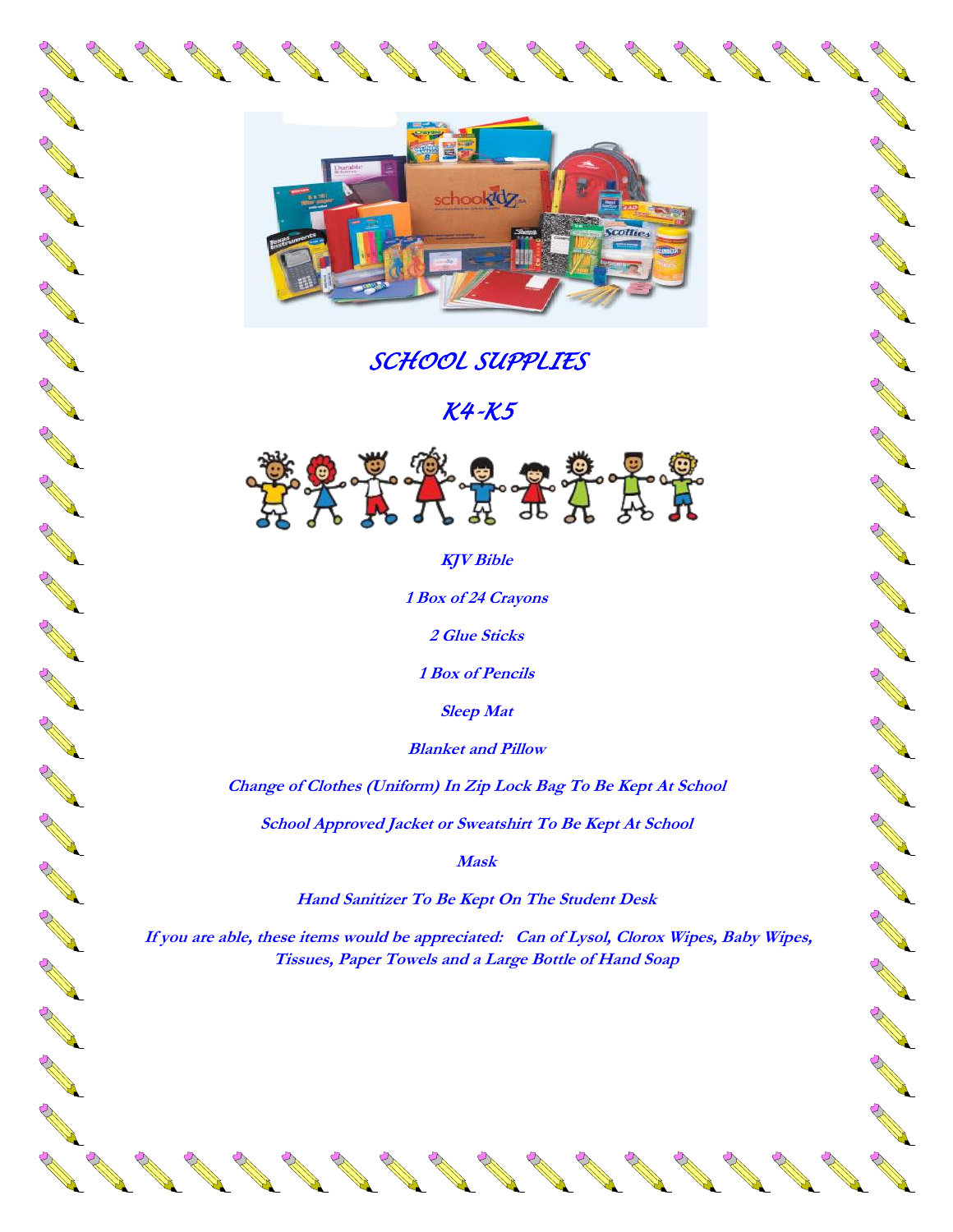

**SANTA** 

**RANT** 

A A A

A A A

**Contract Red** 

AND ROW

A RIVER

A RAY

AND ROAD

AND ROAD

AND ROAD

**RANT** 

A A A

A ALLA

A A A

A A A

A A A

**AND ROAD** 

A A A

A A R

AND ROAD

Construction of the Constant

A A RIVER

RA REA

**RANTACIONES** 

**ANTICATION** 

AND ROAD

A RAN

RA REA

**AND READER** 

A A A

AND ROAD

AND ROAD

**AND RE** 

**RANTARY** 

A A R

RA REA

A REA

**AND ROW** 

A A A

A A R

A REA

## *SCHOOL SUPPLIES*

*Grades 1 and 2* 



**KJV Bible 1 Box of #2 Pencils 1 Large Pink Eraser 1 Box of 24 Crayons 1 Bottle of Elmers Glue 1 Box of Colored Pencils 1 Ruler with Inches and Centimeters 1 Box of Washable Markers 3 Plastic Folders with Pockets Safety Scissors 1 Steno Tablet for Homework 1 Large Flat Container for Supplies That Fits Under the Desk Hand Sanitizer for the Student Desk Clorox Wipes and a Box of Tissues**